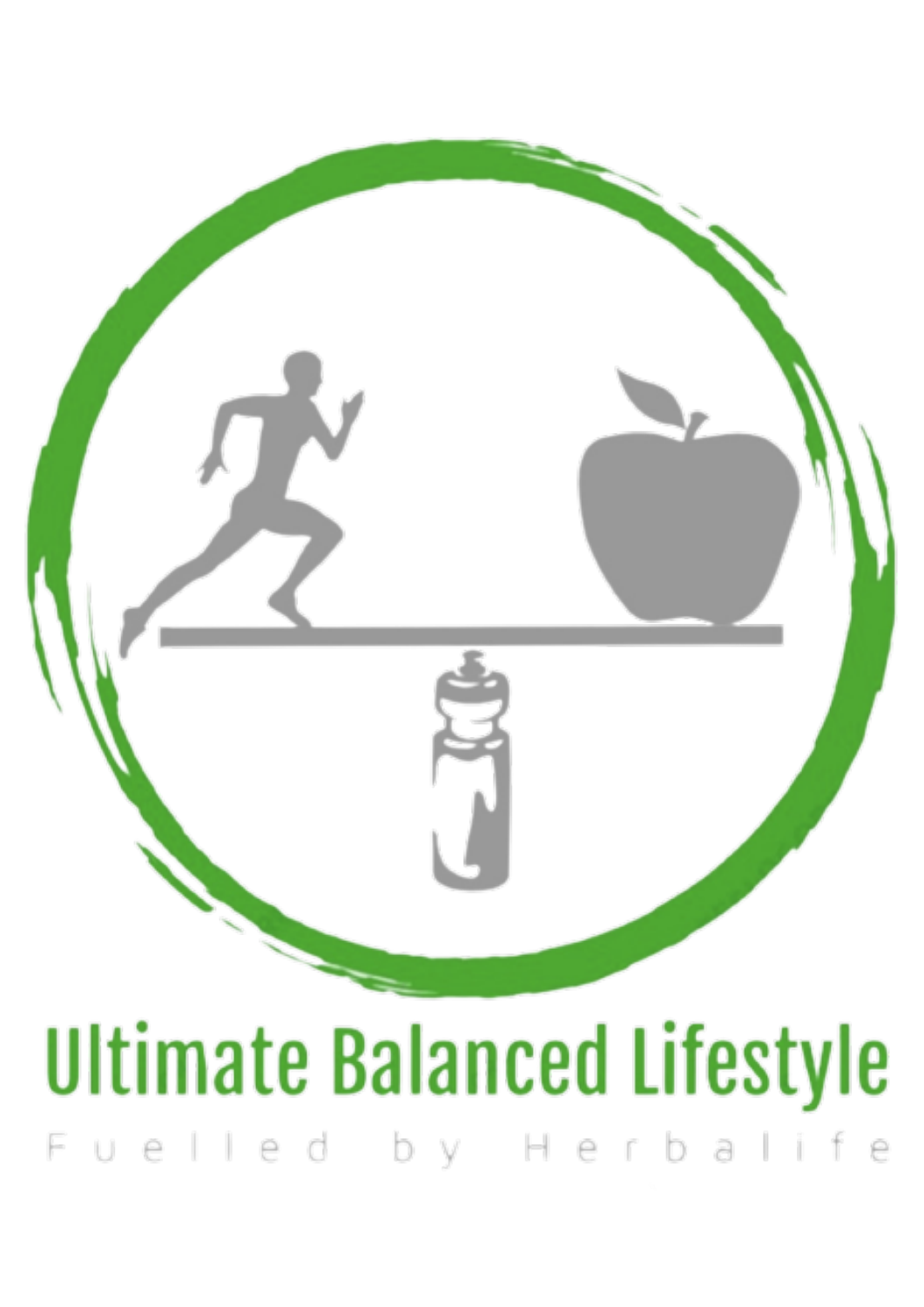# **THE ULTIMATE BALANCED LIFESTYLE PLAN**

# **What is The Ultimate Balanced Lifestyle Plan?**

This plan will help you find a healthy life balance where you can achieve your personal targets while enjoying yourself along the way. You will have the support of a small team to help motivate you and keep you accountable on your journey.

The plan works in 3 week 'CYCLES' and each individual can remain an active player for as many cycles as it takes to achieve their personal targets. This plan is NOT A CHALLENGE and it is NOT A QUICK FIX DIET. The objective of this plan is to educate people on healthier nutritional choices that are SUSTAINABLE LONG TERM.

### **GOOD NUTRITIONAL HABITS WILL FUEL YOUR BODY CORRECTLY AND MAKE YOU FEEL AMAZING**

# **The Basic Plan**

The plan is made up of 3 main elements; Nutrition, Hydration and Exercise Get these 3 elements right and you will achieve unbelievable results and feel incredible.

### **Nutrition**

70% – 80% of effective fat loss is a direct result of your nutrition.

# **'You can't out train a bad diet!'**

You will receive further information throughout the cycle, regarding how to balance your meals, the importance of different food groups, along with meal ideas.

This is the plan you need to follow if you are on a fat loss journey:

**Breakfast:** Herbalife Shake

**Mid-Morning Snack:** 150 – 200 Calories with a MINIMUM of 10g of protein

**Lunch:** Herbalife Shake

**Mid-Afternoon Snack:** 150 – 200 Calories with a MINIMUM of 10g of protein

**Dinner:** Healthy balanced evening meal

The key is to eat 'little and often', keeping your body fuelled throughout the day. When you get the balance correct you should never feel hungry and you should never feel full.

**PORTION CONTROL IS VITAL IF YOU WANT TO ACHIEVE YOUR DESIRED RESULTS.**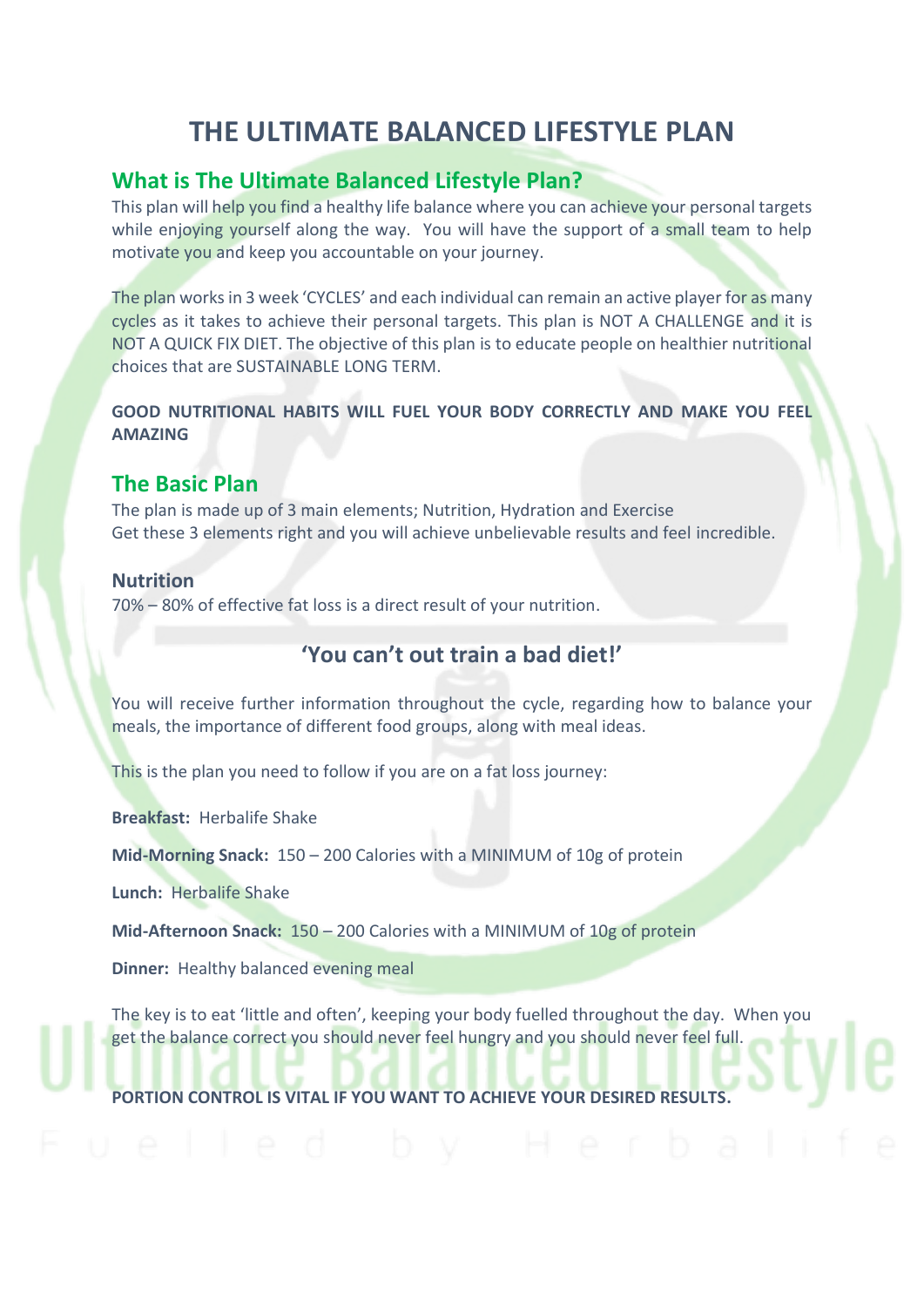### **Hydration**

Keeping your body hydrated properly is essential for your organs to function properly. You will learn more about this throughout the cycle.

You should aim to drink between  $2 - 3$  litres of water EVERY day.

### **Exercise**

Exercising is extremely important for your general wellbeing and will burn the calories to achieve your results.

We say that you should be aiming for a MINIMUM of 10,000 steps EVERY DAY. This amount of steps burns approximately  $300 - 400$  calories. This can also be achieved by completing a 30 – 45 min high intensity workout.

Everyone is going to have a different level of mobility and athletic ability, therefore healthy steps are a fantastic way to get the exercise you need each day, however some may also choose to do HIIT workouts or weight training.

# **Cycles:**

The plan works in 3 week cycles.

Each cycle has 15 days of 'FOCUS' and 6 days to 'MAINTAIN'.

During each cycle, you will be active in your small teams to help support each other to achieve personal goals as well as collective team targets.

Remember this is not a challenge or a quick fix, this is about team support to implement new healthier habits to help you achieve your personal targets. Each individual will have different goals and everyone will take different periods of time to achieve their goals. We support everyone's individual journey without judgement.

Your FOCUS days are Monday – Friday where you aim to accelerate your results and then the weekends are your days to MAINTAIN weight. Over the weekend period, you are looking to maintain the hard work that you have put in during the week. Over the weekend, it's important to allow yourself a small treat so that you continue to enjoy your journey, however it's important you still stick to the plan as best as you can so that you maintain weight ahead of the weigh in Monday Morning. The plan is not to binge out at the weekend, put all the weight back on and start the next week in the same place you started the previous week!

### **Teams:**

Each cycle you will be placed into an active team of between 6 and 12 players.

Each team will have a TEAM LEADER who is there to motivate, support and guide you through each cycle. The teams are your small support groups to keep you motivated and accountable on your journey. This is your safe space to share ideas and ask any questions. Daily eBooks will be shared into the group, which will include workouts, recipe ideas as well as a focus of the day. You are also encouraged to share your own personal meal plans along with pictures of your healthy balanced meals. The more you share with your team, the more ideas everyone will get to add variety into their own daily plans.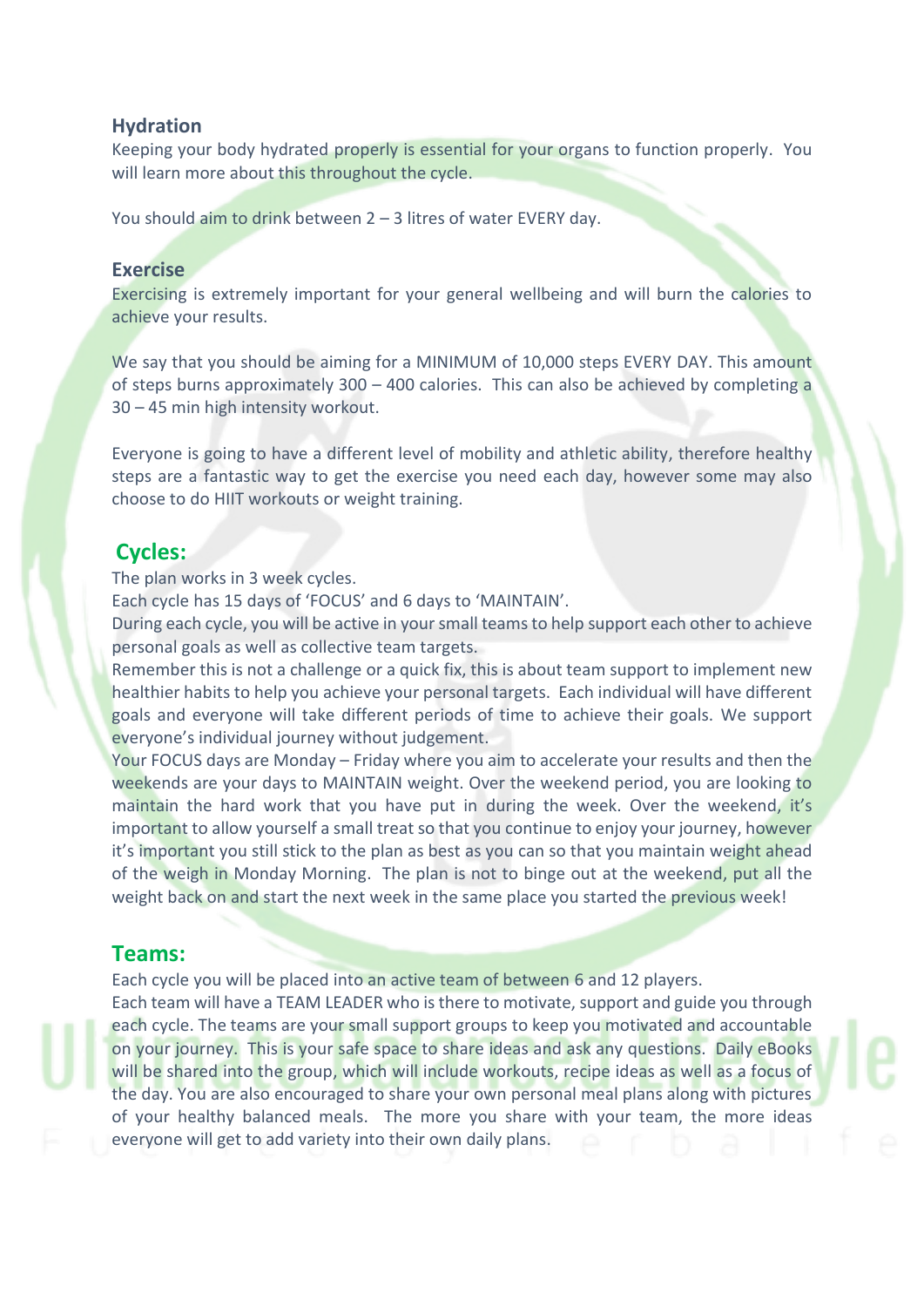# **Daily Weigh Ins:**

On this plan you are required to weigh in every WEEKDAY morning, which helps to keep you accountable. This is nothing to fear and the process will educate you on what factors contribute towards your overall body weight. It is important on this journey not to confuse BODY WEIGHT with BODY FAT. You will learn more about this throughout the cycle, as well as gaining a better understanding of why the number on the scales goes up sometimes when you have eaten really clean and completed 3 workouts the day before!

### **Morning Routine** (Repeated daily):

- Wake up
- Go to the toilet
- Weigh yourself (Set your scales to lbs\*)
	- *\*If your scales are only in kg then you can use google to convert kg to lbs*
- Take a picture of the scales\*\*
- Submit the picture to your Team Leader\*\* (This must be submitted straight away, but NO LATER THAN 10am)
- Have a glass of water (important to hydrate your body as soon as you wake up)

### *\*\*You are only required to submit your weight Monday - Friday*

Some Team Leaders will use a Google Docs form to collect the players weights and others may request that you send the picture of the scales to them personally. Your Team Leader will notify you how they want you to submit your weight.

# **Targets:**

### **Weight Loss Targets**

On Day 1 you will be asked to submit 2 different targets to your Team Leader. The 2 targets will be:

- **ULTIMATE TARGET –** What is your end goal? What is the ideal weight that you want to achieve? This target may take multiple cycles to achieve.
- **CYCLE TARGET –** What is your realistic short-term target to achieve on the next 3 week cycle? The cycle target must be between 1 and 7 lbs, therefore have a think today so that you are prepared to lock in that target Monday morning.

These 2 targets will really help your Team Leader to support you on your journey and understand what your end goal is.

- **TEAM TARGET -** Based on each players individual 'cycle targets', the Team Leaders will add them all together to create the team target for the cycle. This adds additional accountability as you're not only trying to achieve for yourself, you are also trying to achieve for the team.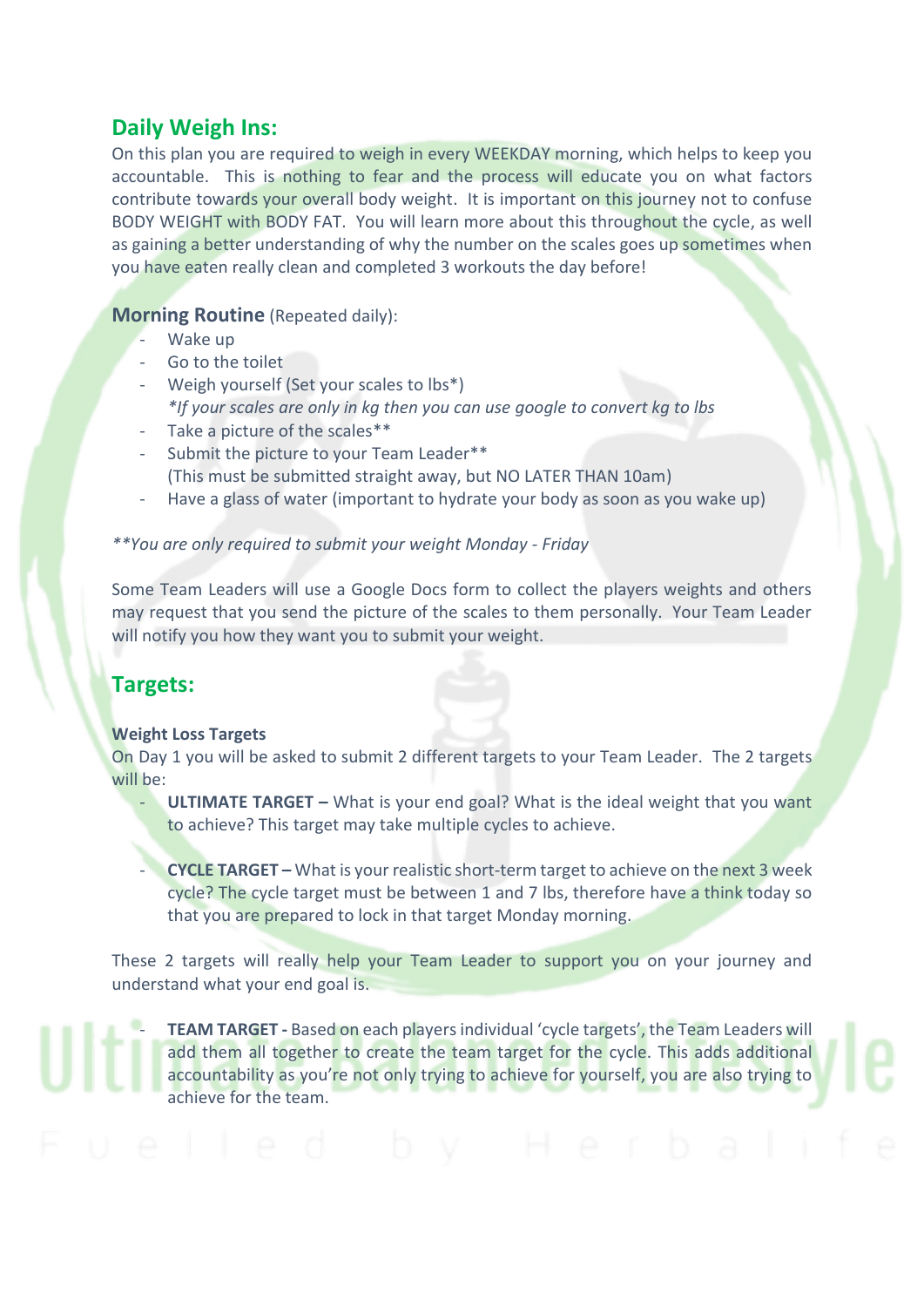# **Cycle Trackers:**

We have produced Tracker Wall Charts to help you track your progress with regard to your nutrition, exercise and your body measurements.

We encourage everyone to print off the trackers and start to use them from Monday.

At the end of each cycle you can take a picture of your tracker charts to send to your Team Leader. This will allow your Team Leader to see the true progress you are making and support you with your plan if necessary.

**To print a copy of the Tracker Wall Charts simply click on the link below:**

# **[Printable Tracker Wall Charts](https://excelgym.co.uk/wp-content/uploads/2021/11/UBL-Printable-Cycle-Tracker.pdf)**

# **Non-Scale Measurements:**

We HIGHLY RECOMMEND that you take measurements and pictures when you first start your journey and then repeat at the end of each cycle.

Non-Scale Measurements are vitally important to help track your progress and keep you motivated on your journey. Although we weigh in everyday, the scales do not tell the full story and you could be achieving an amazing body transformation without seeing any change to the number on the scales. There are also many other non-scale victories that you will achieve along your journey as well and you can see a few examples below.

Take your measurements and pictures first thing Monday morning after you do your starting weight. Take a FULL BODY picture front on and side on.

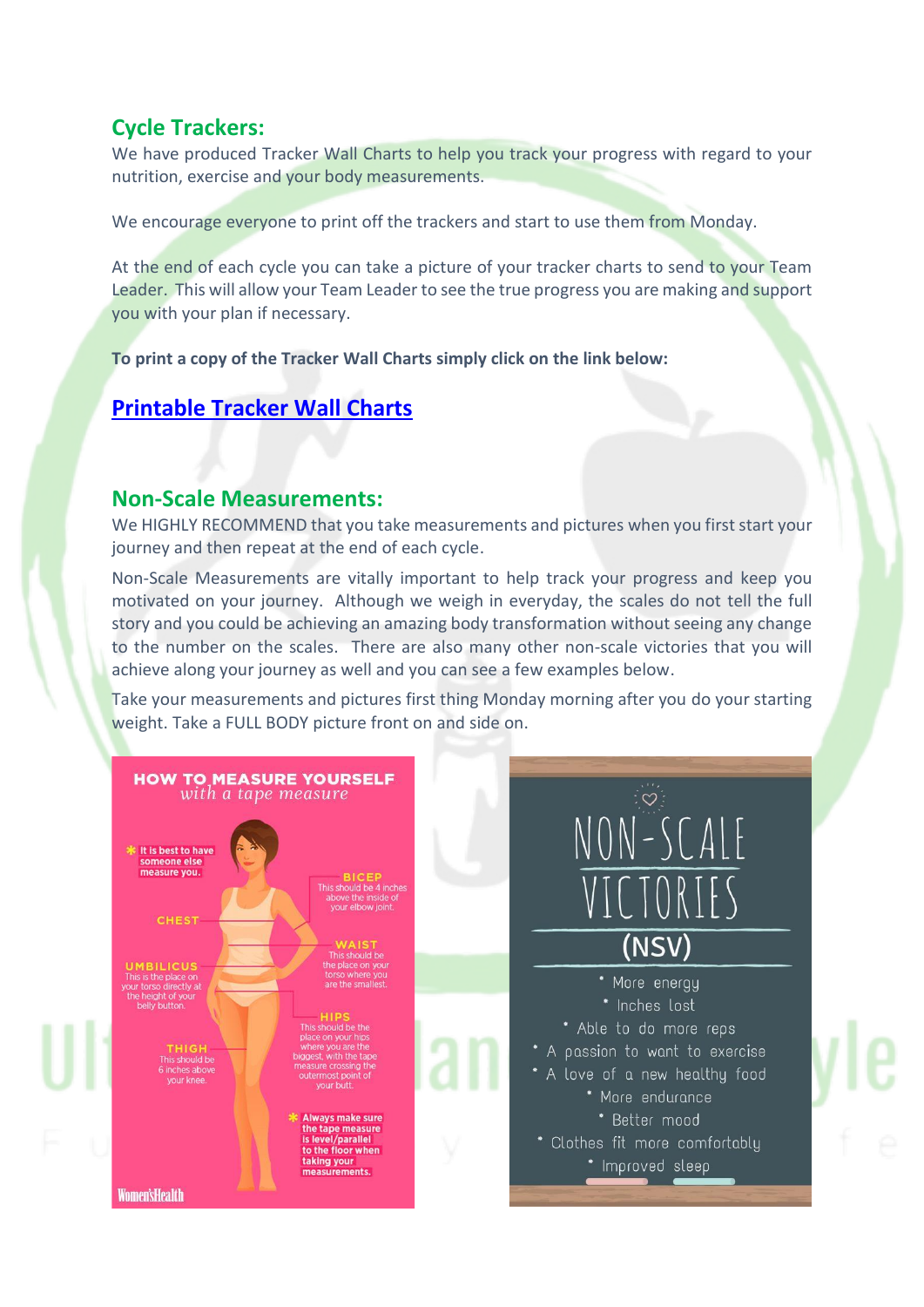#### **Example Pictures:**

You can see from these pictures how powerful photo timelines can be to keep you motivated and see the progress you are making.



From Monday, use your 'MEASUREMENTS TRACKER' Wall Chart to document your measurements as you progress through the cycles. The Wall Chart Trackers will be posted in the group for you to print, however if you can't find them just ask your Team Leader. At the end of each cycle take a photo of your Measurement Tracker Chart and send it to your Team Leader so that they can see your progress. THIS IS NOT MANDATORY, however it adds additional accountability and it also allows your Team Leader to get a better idea of your true progress, allowing them to support you more effectively. If your Team Leader only sees your weight, it is very difficult to fully understand if your daily plan is working for you. If they can see the non-scale measurements and pictures as well, they can see the change in inches and body shape transformation. This will really help your Team Leaders to support you.

REST ASSURED THAT THESE DETAILS WILL BE KEPT PRIVATE AND WILL NOT BE SHARED PUBLICLY UNLESS YOU GIVE CONSENT FOR THEM TO BE SHARED.

# **Ultimate Balanced Lifestyle**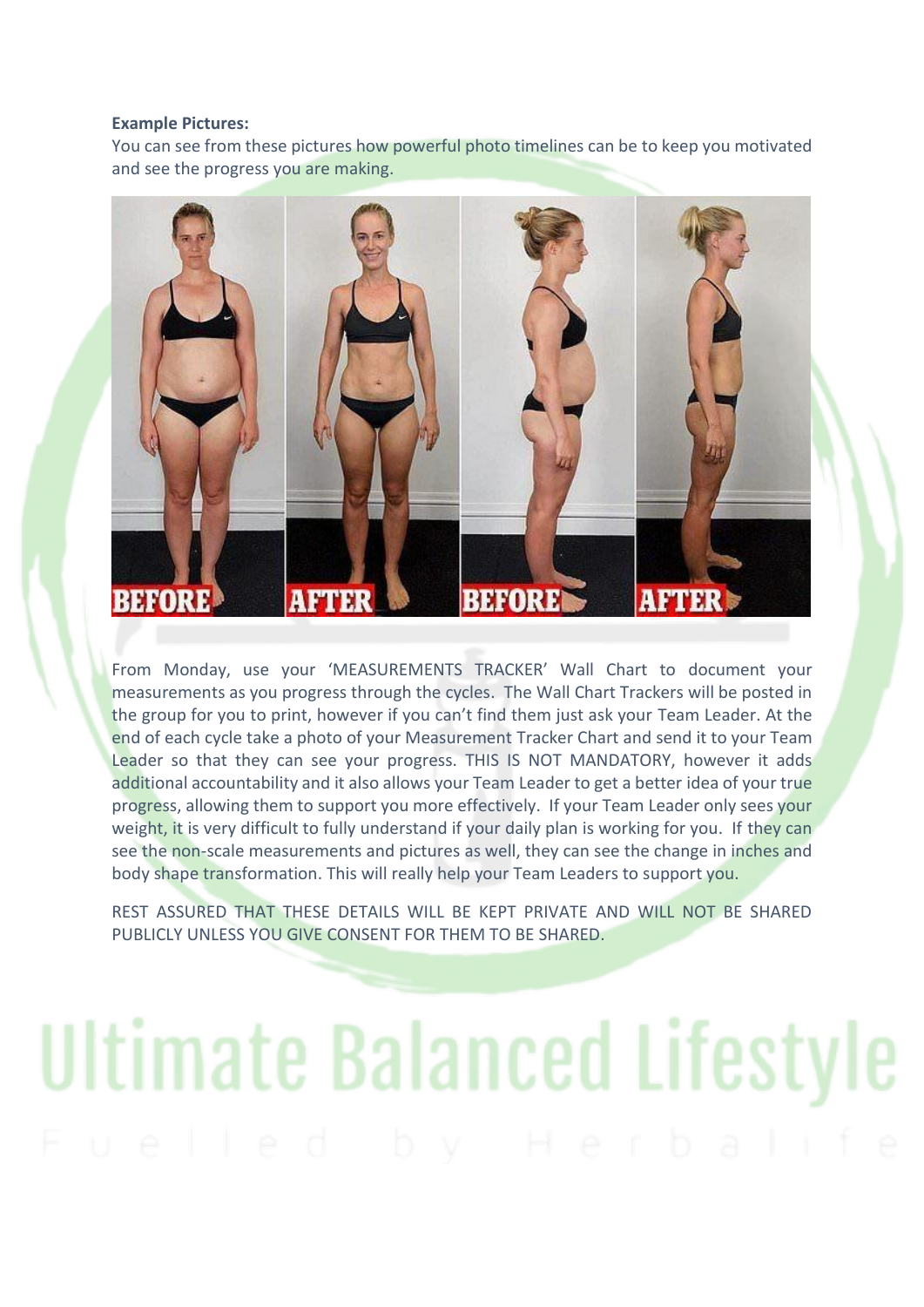# **Daily Scheduled Content:**

Every weekday morning at 6am there will be an eBook posted into the group with valuable content and information to help support your journey.

### **The eBook content will include**:

### **Daily Workouts**

- Morning Wake 'N' Shake (15 minute high energy blast to kick start your day)
- Workout of the day (focus on a different body area each day)

### **Focus of the Day**

Each day there will be a different focus topic, which will provide important information to help you better understand about your nutrition and the process towards achieving amazing results.

### **Recipes of the Day**

- Shake of the Day
- Snack of the Day
- Meal of the Day

### **Product of the Day**

Each day we will provide information about different products that you can look to incorporate into your plan to boost your personal results.

### **Quote of the Day**

#### **Daily Checklist**

These eBooks will be pinned to the top of your group chat so that you can read them at your leisure

# **Meal Plans and Confession Corner:**

Each weekday we encourage players to post pictures of their healthy snacks and healthy evening meal in the group chat. This allows the players to see all the different meals, which helps everyone add variety to their daily plans and it also allows the Team Leader to see how you are balancing your plate and your portion sizes. Even if this is not realistic for you to do every day, we highly recommend you do this a few times on each cycle as it adds to your accountability and helps your Team Leader to support you effectively.

# Ultimate Balanced Lifestyle